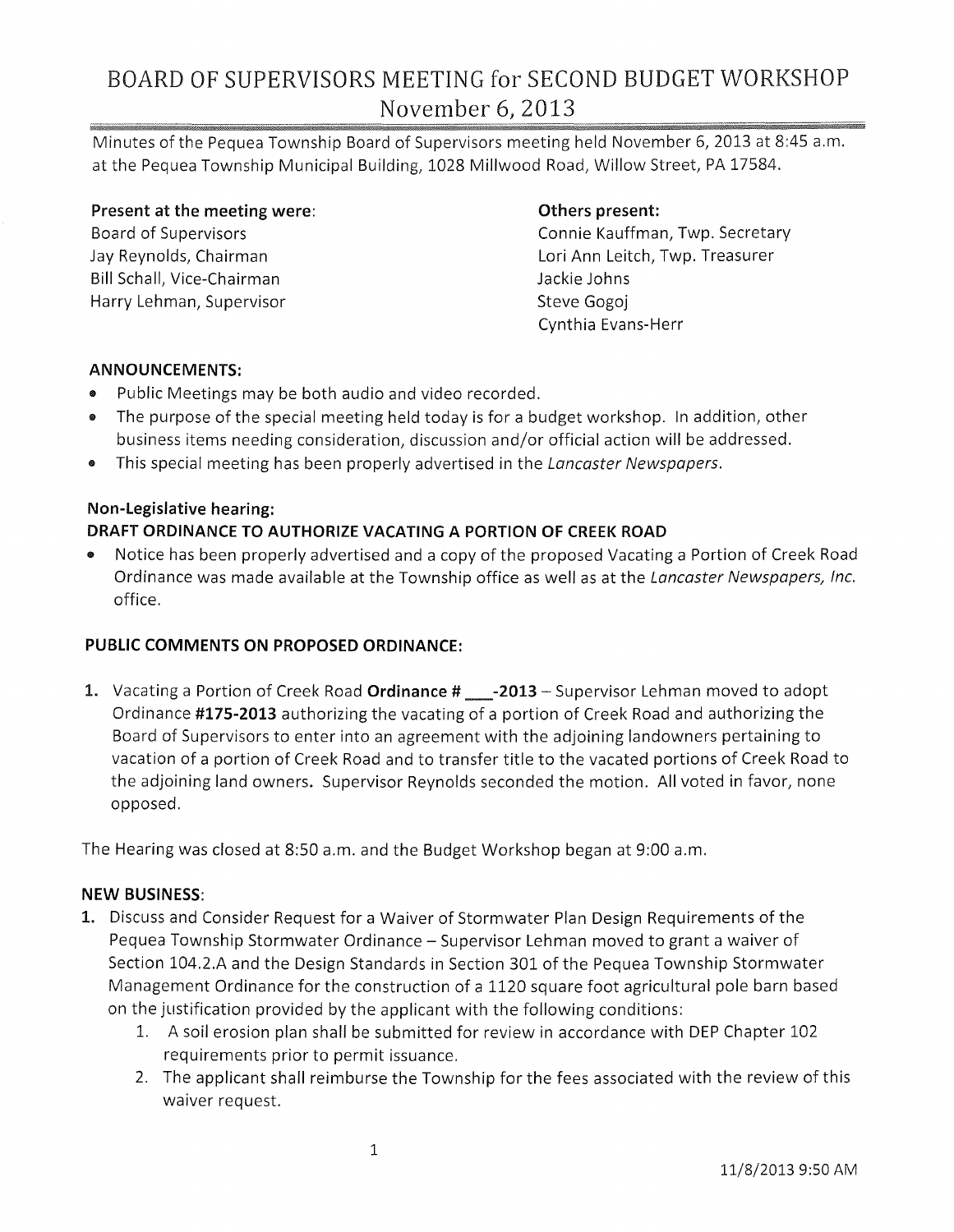# BOARD OF SUPERVISORS MEETING for SECOND BUDGET WORKSHOP November 6, 2013

3. The applicant shall locate the pole building to direct all proposed runoff to the northwest into the existing low spot on the property. No runoff shall be directed toward Linestown Road or the Alfred Heisey property.

Supervisor Schall seconded the motion. All voted in favor, none opposed.

- 2. Acknowledge Acceptance of Letter from Millwood Landco **LLC** Attorney to Grant Extension for Date of Willow Acres Conditional Use Hearing to January 31, 2014 - Supervisor Lehman moved to accept the letter for applicant Millwood Landco, **LLC** to grant an extension of the time to conduct the Willow Acres Conditional Use Hearing until January 31, 2014. Supervisor Reynolds seconded the motion. All voted in favor, none opposed.
- 3. Authorize Chairman to Sign CPA (Bertz, Hess & Co., LLP) Engagement Letter Supervisor Lehman moved to sign the Engagement Letter from Bertz, Hess & Co., **LLP** Accounting firm to audit the Pequea Township accounts for the 2013 calendar year. Supervisor Reynolds seconded the motion. All voted in favor, none opposed.
- 4. Boy Scout / Cub Scout Camp Out at Silver Mine Park November 15-17, 2013 Supervisor Lehman moved to permit Scout Troop #146 from Conestoga to hold a Camp Out weekend from November 15 through November 17, 2013 and allow the use of temporary structures (tents) and a controlled camp fire. Supervisor Schall seconded the motion. All voted in favor, none opposed

#### **SECOND BUDGET WORKSHOP FOR 2014 PROPOSED BUDGET:**

The Board of Supervisors began the budget process by discussing the proposed 2014 Recreation Fund budget with Steve Gogoj, the Park & Recreation Board Chairman. The purchase of a new flagpole at the park was discussed. Supervisor Lehman said there are two accounts in the Park Donation Fund which together amount to just under \$4,000.00 that may be used for the purchase of the flagpole. The two accounts would be the Community Days and T-Shirt (Community Day) accounts. The money for the installation of the flagpole would need to be raised.

The following changes were decided on for the 2014 Recreation Fund Budget: Expense Account Changes: 454.222 Playground Mulch changed from \$250.00 to \$400.00 New Expense Account: 454.390 Bank Service Charges/Fees After the expenses were discussed, the amount to be transferred from the General Fund was calculated. Income Account: 392.010 Transfer from General Fund \$12,467.67

The Board of Supervisors continued the budget process by going over the proposed 2014 General Fund Budget. The Supervisors decided not to make any donations to the library or Conestoga Historical Society.

The following changes were decided on for the 2014 General Fund Budget: Expense Account Changes: 408.313 Engineering Services MS4 changed from \$19,000.00 to \$12,000.00